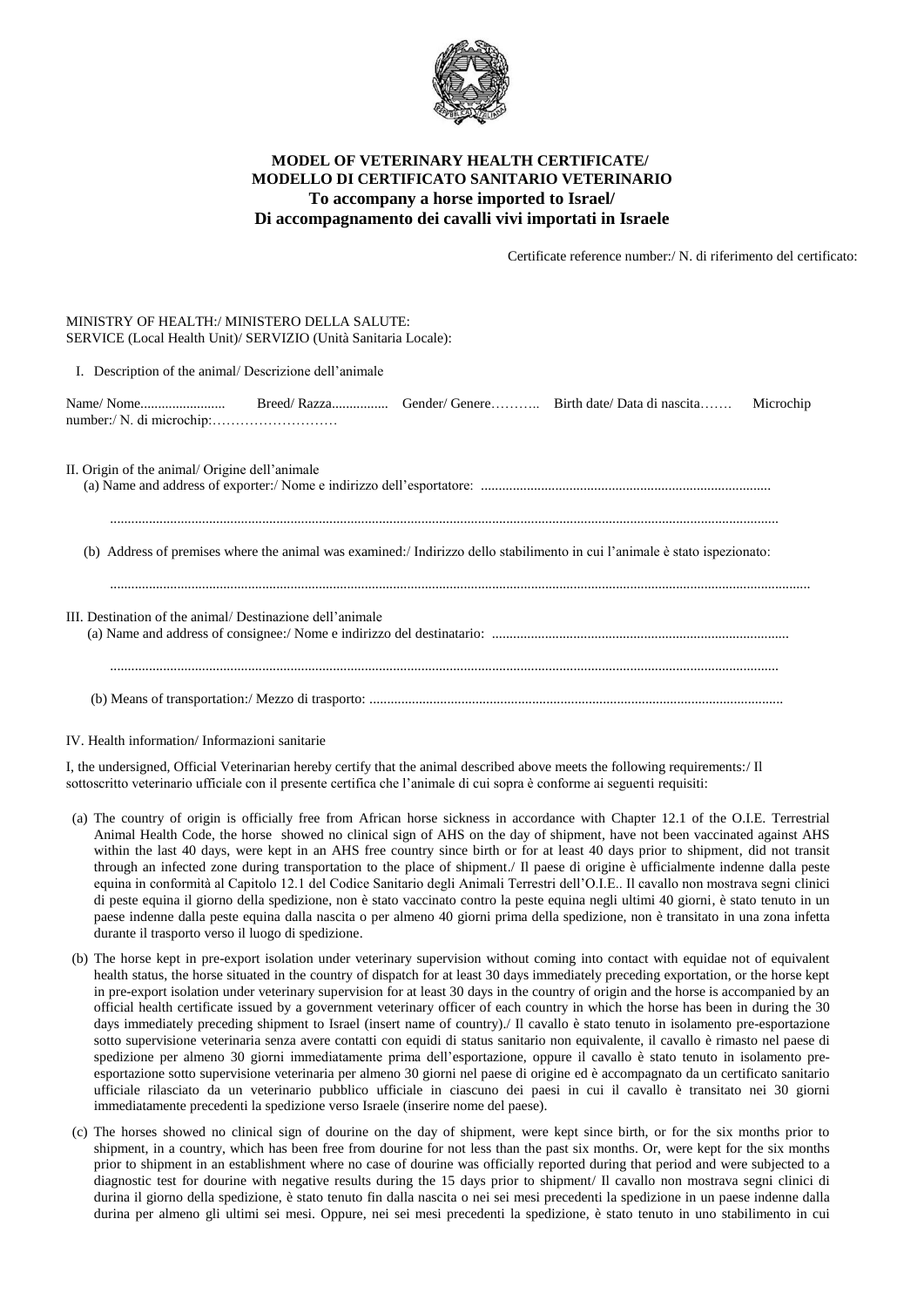nessun caso di durina è stato notificato ufficialmente in tale periodo, e è stato sottoposto a un test diagnostico per la durina nei 15 giorni precedenti la spedizione con risultato negativo.

- (d) The horse showed no clinical sign of equine encephalomyelitis on the day of shipment and during the three months prior to shipment, were kept for the three months prior to shipment in an establishment where no case of equine encephalomyelitis was officially reported during that period, or were kept in a quarantine station for the 21 days prior to shipment and were protected from insect vectors during quarantine and transportation to the place of shipment./ Il cavallo non mostrava segni clinici di encefalomielite equina il giorno della spedizione e, nei tre mesi precedenti la spedizione, è stato tenuto in uno stabilimento in cui nessun caso di encefalomielite equina è stato notificato ufficialmente in tale periodo, o è stato tenuto in una stazione di quarantena nei 21 giorni precedenti la spedizione e è stato protetto dagli insetti vettori durante la quarantena e il trasporto verso il luogo di spedizione.
- (e) the horse showed no clinical sign of equine infectious anaemia (EIA) on the day of shipment and during the 48 hours prior to shipment; and no case of EIA has been associated with any premises where the animals were kept during the three months prior to shipment; and the animals were subjected to a diagnostic test for EIA with negative results on blood samples collected as specified below/ Il cavallo non mostrava segni clinici di anemia infettiva equina il giorno della spedizione e durante le 48 ore precedenti la spedizione; nessun caso di anemia infettiva equina è stato associato ai locali in cui l'animale è stato tenuto nei tre mesi precedenti la spedizione; l'animale è stato sottoposto a un test diagnostico per l'anemia infettiva equina con risultato negativo effettuato su campioni di sangue raccolti come specificato di seguito.
- (f) The horse were vaccinated against equine influenza between 21 and 90 days before shipment either with a primary course or a booster (the horse should be vaccinated within the period of 90 days before shipment with booster vaccine) complying with the standards described in the O.I.E. Terrestrial Manual (please specify the name of the vaccine, batch number, date of vaccination)./ Il cavallo è stato vaccinato contro l'influenza equina tra i 21 e i 90 giorni prima della spedizione con un ciclo primario o un richiamo (il cavallo deve essere vaccinato con un vaccino di richiamo entro 90 giorni prima della spedizione) in conformità agli standard di cui al Manuale Terrestre dell'OIE (specificare nome del vaccino, il numero di lotto e la data di vaccinazione).

#### **OR/ OPPURE**

The age of the exported horse is less than 6 months/ Il cavallo destinato all'esportazione ha età inferiore ai 6 mesi.

- (g) The horse showed no clinical sign of equine piroplasmosis on the day of shipment, were subjected to diagnostic tests for equine piroplasmosis (Theileria equi and Babesia caballi) with negative results according the O.I.E. terrestrial manual as specified below./ Il cavallo non mostrava segni clinici di piroplasmosi equina il giorno della spedizione, è stato sottoposto a test diagnostici per la piroplasmosi equina (Theileria equi e Babesia caballi) con risultato negativo in conformità al Manuale Terrestre dell'OIE come specificato di seguito.
- (h) The animal described above originates from a stable were no case of Contagious Equine Metritis (C.E.M) occurred or was reported during the last 2 months/ L'animale di cui sopra proviene da una stalla in cui non si sono verificati casi di metrite contagiosa equina, né sono stati segnalati negli ultimi 2 mesi.
- (i) The horse showed no clinical sign of EHV-1 (Equine rhinopneumonitis) infection on the day of shipment, were kept for the 21 days prior to shipment in an establishment where no case of EHV-1 infection was reported during that period./ Il cavallo non mostrava segni clinici di infezione da EHV-1 (rinopolmonite equina) il giorno della spedizione, e è stato tenuto nei 21 giorni precedenti la spedizione in uno stabilimento in cui non sono stati segnalati casi di infezione da EHV-1 in tale periodo.
- (j) The horse showed no clinical sign of equine viral arteritis on the day of shipment and during the 28 days prior to shipment and were subjected to a test for EVA carried out on a single blood sample collected during the pre-export isolation periods./ Il cavallo non mostrava segni clinici di arterite virale equina il giorno della spedizione e nei 28 giorni precedenti la spedizione, e è stato sottoposto a un test per l'arterite virale equina effettuato su un singolo campione di sangue prelevato durante il periodo di isolamento pre-esportazione.
- (k) The horse showed no clinical signs of infection with B. mallei (glanders) on the day of shipment, was kept for six months prior to shipment, or since birth, in a country or zone or countries or zones free from infection with B. mallei/ Il cavallo non mostrava segni clinici di infezione da B. mallei (morva) il giorno della spedizione, è stato tenuto nei sei mesi precedenti la spedizione o sin dalla nascita in un paese o zona o più paesi o zone indenni da infezione da B. mallei.
- (l) The horse showed no clinical sign of VEE (Venezuelan equine encephalomyelitis) on the day of shipment, have not, during the past six months, been in any country in which VEE has occurred in the last two years; have not been vaccinated against VEE within 60 days prior to shipment./ Il cavallo non mostrava segni clinici di encefalomielite equina venezuelana il giorno della spedizione e, negli ultimi sei mesi, non ha soggiornato in paesi in cui sono stati registrati casi di encefalomielite equina venezuelana negli ultimi due anni, non è stato vaccinato contro l'encefalomielite equina venezuelana nei 60 giorni precedenti la spedizione.
- (m) In the country of dispatch, the following diseases are compulsorily notifiable: African horse sickness, dourine (Trypanosoma equiperdum), glanders (Burkholderia mallei), equine encephalomyelitis (of all types including Venezuelan equine encephalomyelitis), equine infectious anaemia, vesicular stomatitis, rabies and anthrax./ Nel paese di spedizione le seguenti malattie sono soggette a obbligo di notifica: peste equina, durina (Trypanosoma equiperdum), morva (Burkholderia mallei), encefalomielite equina (di tutti i tipi, compresa l'encefalomielite equina venezuelana), anemia infettiva equina, stomatite vescicolare, rabbia e antrace.
- (n) the horse does not come from a holding, which were subject to prohibition orders for the reasons referred to and which last for: in the case of rabies, 30 days following the last case and the date of completion of the cleansing and disinfection of the premises; in the case of anthrax, 15 days following the last case and the date of completion of the cleansing and disinfection of the premises./ Il cavallo non proviene da un allevamento soggetto a divieti per i seguenti motivi e per la durata specificata: in caso di rabbia, 30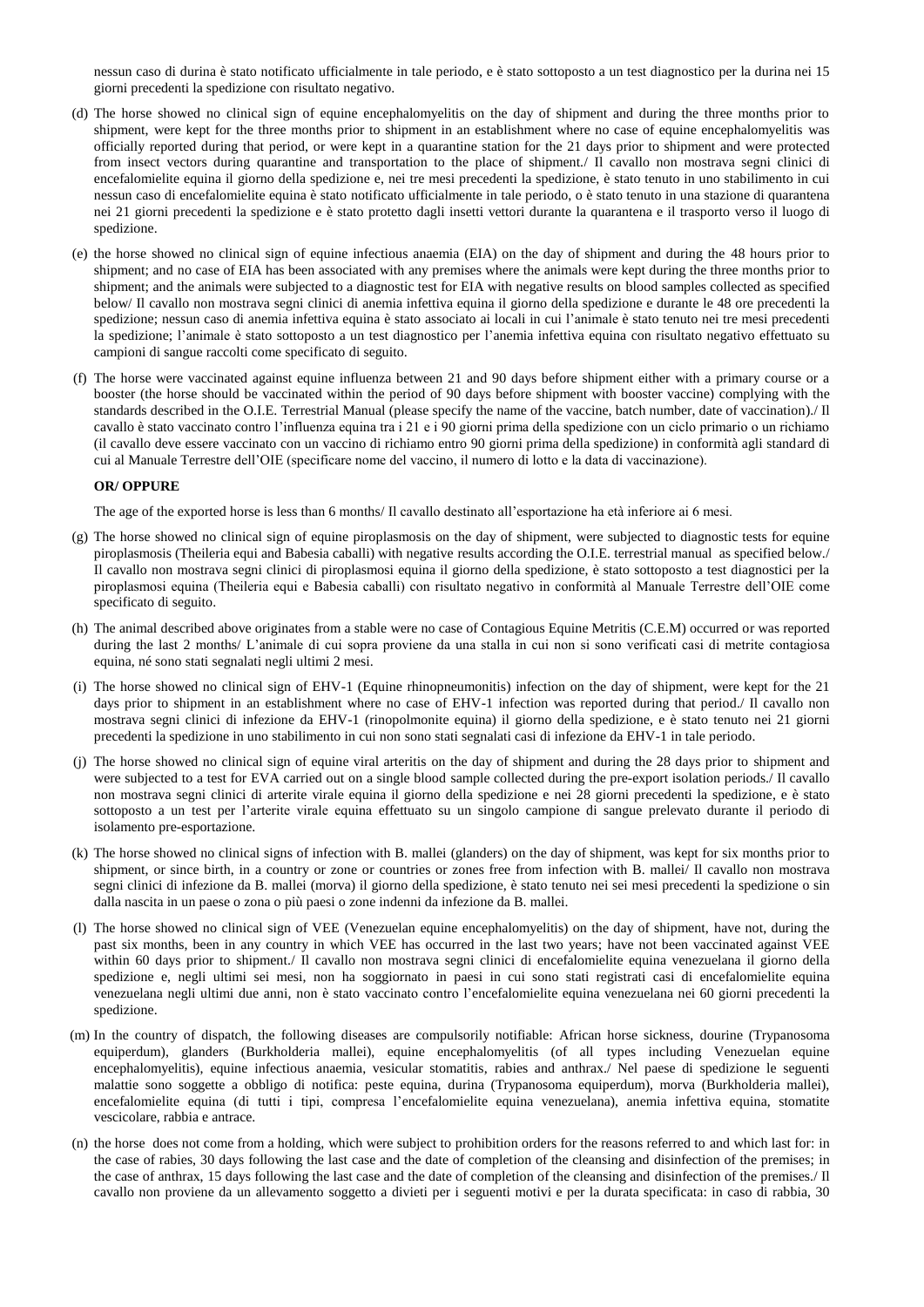giorni dall'ultimo caso e dalla data di completamento delle operazioni di pulizia e disinfezione dei locali; in caso di antrace, 15 giorni dall'ultimo caso e dalla data di completamento delle operazioni di pulizia e disinfezione dei locali.

- (o) to the best of my knowledge, during the period of 15 days prior to the date of dispatch the animal has not been in contact with equidae infected or suspected of an infectious or contagious disease/ Per quanto di mia conoscenza, durante il periodo di 15 giorni prima della data di spedizione l'animale non è stato in contatto con equidi infetti o con sospetto di malattia infettiva o contagiosa.
- (p) Within 30 days prior to the export the animal/s were subjected to the laboratory tests with negative results according the OIE Terrestrial Manual as follow/ Entro 30 giorni prima dell'esportazione gli animali sono stati sottoposti a test di laboratorio con risultato negativo in conformità al Manuale Terrestre dell'OIE come specificato di seguito:
	- (1) Blood sample was taken from the animal described above and sent to a laboratory approved by the State Veterinary Services, where it was submitted to the immunodiffusion test for EIA (Coggins test) with negative results (date of the test)**/** Il campione di sangue è stato prelevato dall'animale di cui sopra e inviato a un laboratorio approvato dai Servizi Veterinari statali, dove è stato sottoposto al test di immunodiffusione per l'anemia infettiva equina (test di Coggins) con risultato negativo (data del test).
	- (2) Blood sample was taken from the animal described above and sent to a laboratory approved by the State Veterinary Services, where it was submitted to the complement fixation test for Dourine with negative results during the 15 days prior to shipment (date of the test)./ Il campione di sangue è stato prelevato dall'animale di cui sopra e inviato a un laboratorio approvato dai Servizi Veterinari statali, dove è stato sottoposto al test di fissazione del complemento per la durina con risultato negativo nei 15 giorni precedenti la spedizione (data del test).
	- (3) Blood sample was taken from the animal described above and sent to a laboratory approved by the State Veterinary Services, where it was submitted to a complement fixation or Elisa test for African Horse Sickness with negative results or the said horse remained in the AHS officially free country of origin since birth (date of the test)/ Il campione di sangue è stato prelevato dall'animale di cui sopra e inviato a un laboratorio approvato dai Servizi Veterinari statali, dove è stato sottoposto a un test di fissazione del complemento o test Elisa per la peste equina africana con risultato negativo, oppure il cavallo è rimasto nel paese di origine, ufficialmente indenne dalla peste equina africana, sin dalla nascita (data del test).
	- (4) Blood sample was taken from the animal described above and sent to a laboratory approved by the State Veterinary Services, where it was submitted to a PCR test for equine piroplasmosis with negative results, and were maintained free from ticks, by preventive treatment when necessary, during the 30 days prior to shipment./ Il campione di sangue è stato prelevato dall'animale di cui sopra e inviato a un laboratorio approvato dai Servizi Veterinari statali, dove è stato sottoposto a un test PCR per la piroplasmosi equina con risultato negativo, e è stato protetto dalle zecche mediante trattamento preventivo, quando necessario, nei 30 giorni precedenti la spedizione.
	- (5) Blood sample taken from the animal describe above and send to laboratory approved by the state veterinary services where it was submitted a virus neutralization test for EVA, with either negative result at a dilution of 1 in 4. (date of the test) **or/** Il campione di sangue è stato prelevato dall'animale di cui sopra e inviato a un laboratorio approvato dai Servizi Veterinari statali, dove è stato sottoposto a un test di neutralizzazione del virus per l'arterite virale equina con risultato negativo a una diluizione di 1 a 4 (data del test) **oppure**
	- <sup>1</sup> Stallion, not earlier than seven days of commencing isolation were subjected to a test for EVA on a blood sample with negative results, and were then immediately vaccinated; and were kept separated from other equidae for 21 days following vaccination; and were revaccinated regularly according to the manufacturer's instructions (Attached the blood test result)./ Lo stallone, non prima di sette giorni dall'inizio dell'isolamento, è stato sottoposto a test per l'arterite virale equina effettuato su un campione di sangue con risultato negativo e è stato immediatamente vaccinato; è stato tenuto separato dagli altri equidi per 21 giorni dopo la vaccinazione; è stato rivaccinato regolarmente secondo le indicazioni del produttore (il risultato del test effettuato sul campione di sangue è allegato).
	- 1 Mares and geldings were kept in an [establishment](http://www.oie.int/index.php?id=169&L=0&htmfile=glossaire.htm#terme_exploitation) where n[o animals](http://www.oie.int/index.php?id=169&L=0&htmfile=glossaire.htm#terme_animal) have shown any signs of EVA for the 28 days prior to shipment; and were subjected to a test for EVA, carried out on blood samples collected on two occasions at least 14 days apart within 30 days prior to shipment, which demonstrated stable or declining antibody titres; or were regularly vaccinated according to the manufacturer's instructions (attached blood test results)./ Le fattrici e i castroni sono stati tenuti in uno stabilimento in cui nessun animale mostrava segni di arterite virale equina nei 28 giorni precedenti la spedizione; e sono stati sottoposti a test per l'arterite virale equina effettuati su campioni di sangue prelevati in due occasioni a distanza di almeno 14 giorni, entro 30 giorni prima della spedizione, che hanno mostrato titoli anticorpali stabili o in calo; oppure sono stati regolarmente vaccinati secondo le indicazioni del produttore (il risultato dei test effettuati sul campione di sangue è allegato).
	- (6) Blood sample was taken from the animal described above was tested by the Mallein test or a complement fixation test for Glanders with negative results (date of the test)./ Il campione di sangue prelevato dall'animale di cui sopra è stato analizzato mediante test di Mallein o test di fissazione del complemento per la morva con risultato negativo (data del test).

## (7) **For mares, and fillies over 2 years of age**:**/ Per le fattrici e le puledre di età superiore ai 2 anni:** Swabbing were collected on the following dates: 1. ....................2…........, (at intervals of not less than 7 days between the collection of each set) was collected at the time of oestrus. The swabs were cultured and found negative for C.E.M. in a laboratory approved by the national Veterinary Service/ I tamponi sono stati prelevati nelle seguenti date: 1……………… 2.…………….. (a intervalli non inferiori a 7 giorni tra ciascun set); sono stati prelevati durante la fase di estro. I tamponi sono stati messi in coltura in un laboratorio approvato dai Servizi Veterinari nazionali e sono risultati negativi per la metrite contagiosa equina.

(8) **For stallions, and colts over 2 years of age:/ Per gli stalloni e i puledri di età superiore ai 2 anni:** Separate sets of swabs: (penile sheath, urethra penis incl. Fossa glandis, urethral fossa incl. Urethral sinus and pre-ejaculatory fluid), were collected from the stallion on the following dates: 1....................... 2…........ (at intervals of not less than 7 days